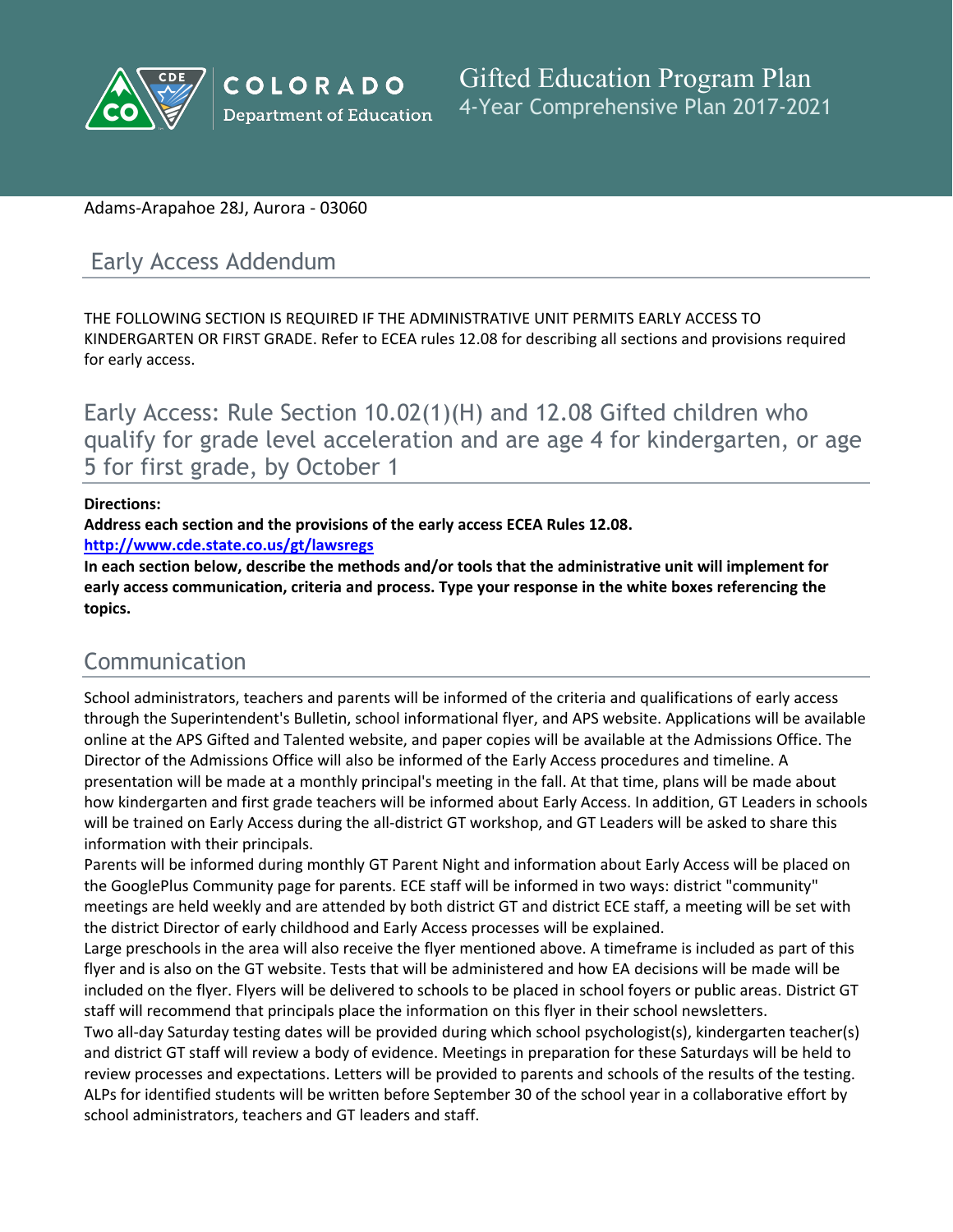

There is no fee for administering the tests that provide the body of evidence for highly gifted identification for the purpose of early access, with the exception of out of district applications. In that event the fees are clearly stated on the early access materials and on the GT website.

# **Criteria**

#### **Aptitude:**

School psychologist(s) with the support of interns will administer the Differential Ability Scale-II and will personally interview each applicant for affective and readiness. A 97th percentile or above will be required for early access qualification. A Wechsler Nonverbal Scales for Ability may also be administered with second language speakers. This will also require a 97th %ile.

A body of evidence of student work will be considered as well. Student work will include writing and drawing samples.

Early Access information will be provided at district PD, and one-on-one coaching in buildings by Gifted and Talented district staff will be on-going to meet the needs of Early Access students. Should a student be identified for early entrance, an ALP will be written before September 30 of the school year collaboratively with parents, teachers, school administrators, and GT leaders/staff. ALP goals will be closely monitored every five weeks to determine whether or not they are appropriately challenging for the student. Affective goals will be closely monitored as well. Parents will input into goals that are reinforced and supported in the home. Parents will agree to participate in all conferences and will monitor their child's progress toward goals as well. Parents will be informed every five weeks about their child's progress. This may be as informal as a note home or as formal as a conference. GT Leaders in collaboration with classroom teachers and parents will monitor student's progress toward goals and will collaboratively create new goals as needed during the year.

A body of evidence is collected to determine appropriate early access opportunities. This BOE includes surveys of parents and teachers/community members with observation scales included, cognitive ability (DAS) administered by a psychologist(s), and school readiness tests administered by a kindergarten teacher. The surveys will be an adaptation of Kingore. As mentioned above, child work samples are included in the application as well. All of this evidence combined is reviewed in order to make an informed decision. In addition the psychologist(s) makes recommendations regarding social/emotional readiness, and the kindergarten teacher(s) recommends whether or not a child is academically ready for kindergarten or first grade. When using the DAS a score of 97th percentile or above is required.

Once a child has been admitted for early access, a member of the GT team meets with school leadership, teacher and parents to outline expectations and procedures. This usually happens when the ALP is written. Goals are created that are monitored in five-week increments during the first year, as specified in the Progress Monitoring section of the ALP. Plans for how progress will be communicated are set during this meeting with the understanding that all parties are available to meet as needed.

#### **Achievement:**

Kindergarten teacher(s) will administer BAS and Kathy Richardson math assessments to determine academic readiness. An advanced score of one full grade level ahead will be used to determined readiness. Literacy assessments will include oral language, print concepts, phonemic awareness, letter recognition, letter-sound correspondence, word knowledge and fluency. Writing will include a dictation task. Kathy Richardson will be used to determine numeracy development with a preponderance of kindergarten skills for four year olds and first grade for five year olds. Ongoing running and anecdotal records will support these assessments. The Test of Early Mathematics-3 and the Test of Early Reading Ability-3 are being evaluated as possible assessments for 2017-2018. A score of 97th percentile or above would be required for Early Access eligibility.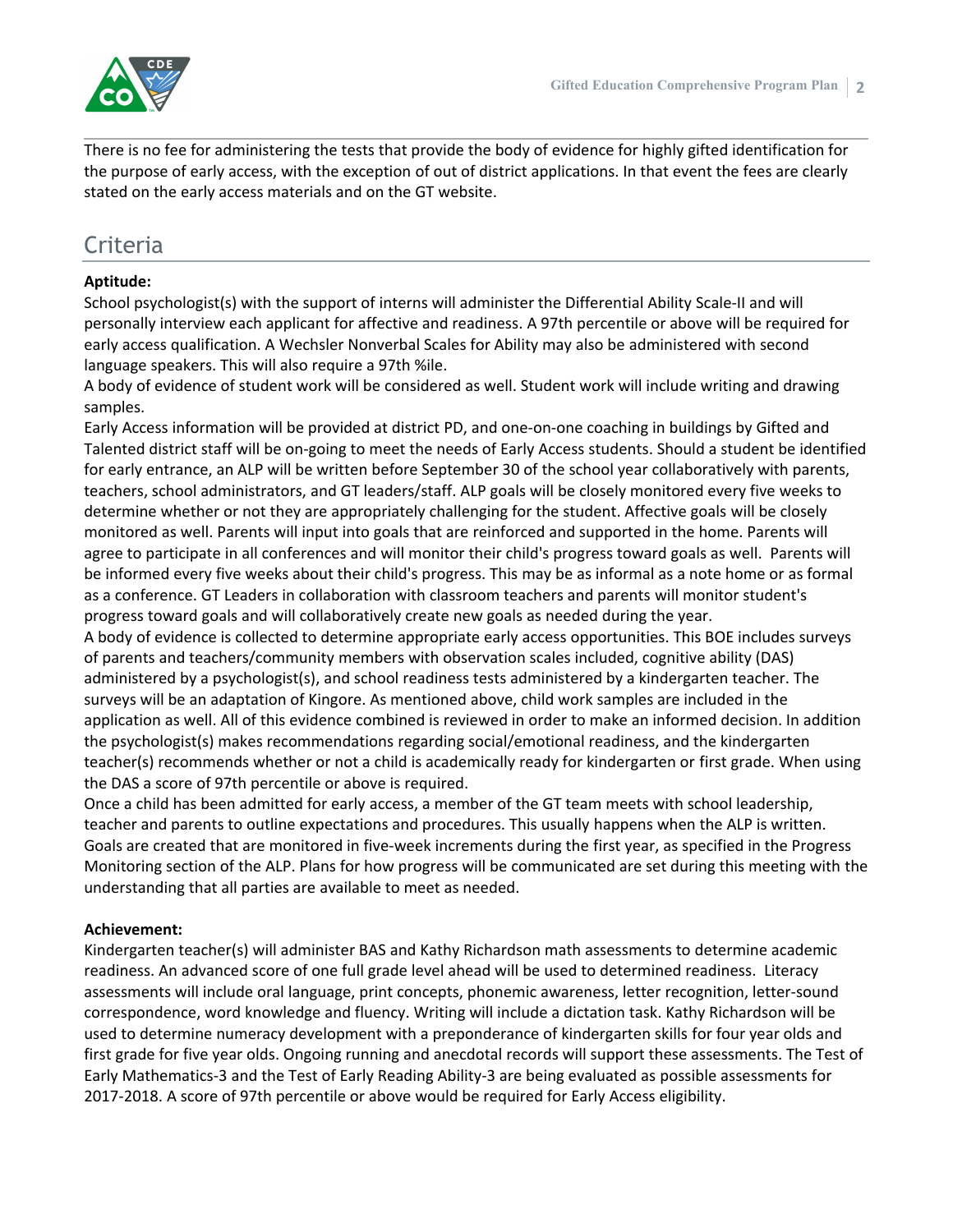

#### **Performance:**

Performance assessments will include a behavioral inventory by parents based upon the Kingore Observation Inventory and evidence (student work) evaluated by a teacher using the traits, attributes, and behaviors of gifted students inventory. The student work will be portfolio of drawing, writing and math. A rubric will be created to assess the portfolio work. This student work will be part of the screening process prior to testing. The surveys of parents and teachers, as mentioned above, will also be a part of this screening. The district may also use the P-GRE to assess and screen.

#### **Readiness, social behavior and motivation:**

In order to assess a student's emotional and social readiness for early access, a licensed school psychologist will interview the student. Once a positive identification has been made, affective goals will be monitored as frequently as academic goals.

Specific SMART goals, e.g. "Student will use self-talk to calm herself when frustrated by a task. By November student will have successfully used self-talk to remain with the task of compiling an About Me book through to its completion." "Teacher will note each instance during which the student is using self-talk to calm and persevere during the creation of an About Me book."

Both test administrators will assess the child's readiness for school. The psychologists and kindergarten teachers will assess the child's fine motor skills, and ability to sit for extended periods and follow directions. The surveys used for screening also include checklists of behavior to determine a child's readiness for school. These checklists are adapted from Teaching Young Gifted Children in the Regular Classroom.

#### **Support system:**

Parents and school administrators will agree to monitor progress of early access student toward goals in order to make adjustments and revisions as deemed appropriate. A meeting will be set with district GT staff, GT Leader in the school, classroom teacher, and principal or assistant principal with parents prior to September 30 to explain what Advanced Learning Plans are, and how their child's progress will be monitored at least every 5 weeks and to set expectations and answer questions. On the first page of the ALP will clearly be written "early access." Classroom teacher will remain in close communication with parents and school administrators so that current student needs are met. District Gifted and Talented staff will support GT leader, classroom teacher and school administrators as needed, especially in the area of professional development. Once a child has been admitted for early entrance, an invitation to monthly district GT parent meetings will be sent.

### Process

#### **Timelines:**

Any parent may fill out an application for early access. Timelines for applications will be clearly stated on the GT website and on a flyer circulated among schools and preschools. Once the application deadline has passed, the GT team reviews all applications in order to screen them for school readiness and achievement, using surveys, scales and student work. Those students who are receive high scores on these surveys and scales, and whose work appears advanced for the student's age are included in more comprehensive testing, in order to build a larger body of evidence.

Two all-day Saturdays will be devoted to testing children for early access. An immediate collaborative determination will be made when possible. Should a determination require further discussion or consideration, a determination will be made within a week of testing (seven days). Parents will be notified of test results within two weeks of testing (fourteen days). Letters to parents will include specific assessment results and recommendations by district staff. Testing for 2016-2017 was in late January in order to allow parents to apply to Quest, should they desire. However, testing dates will be moved later in the year during 2017-2018. Screening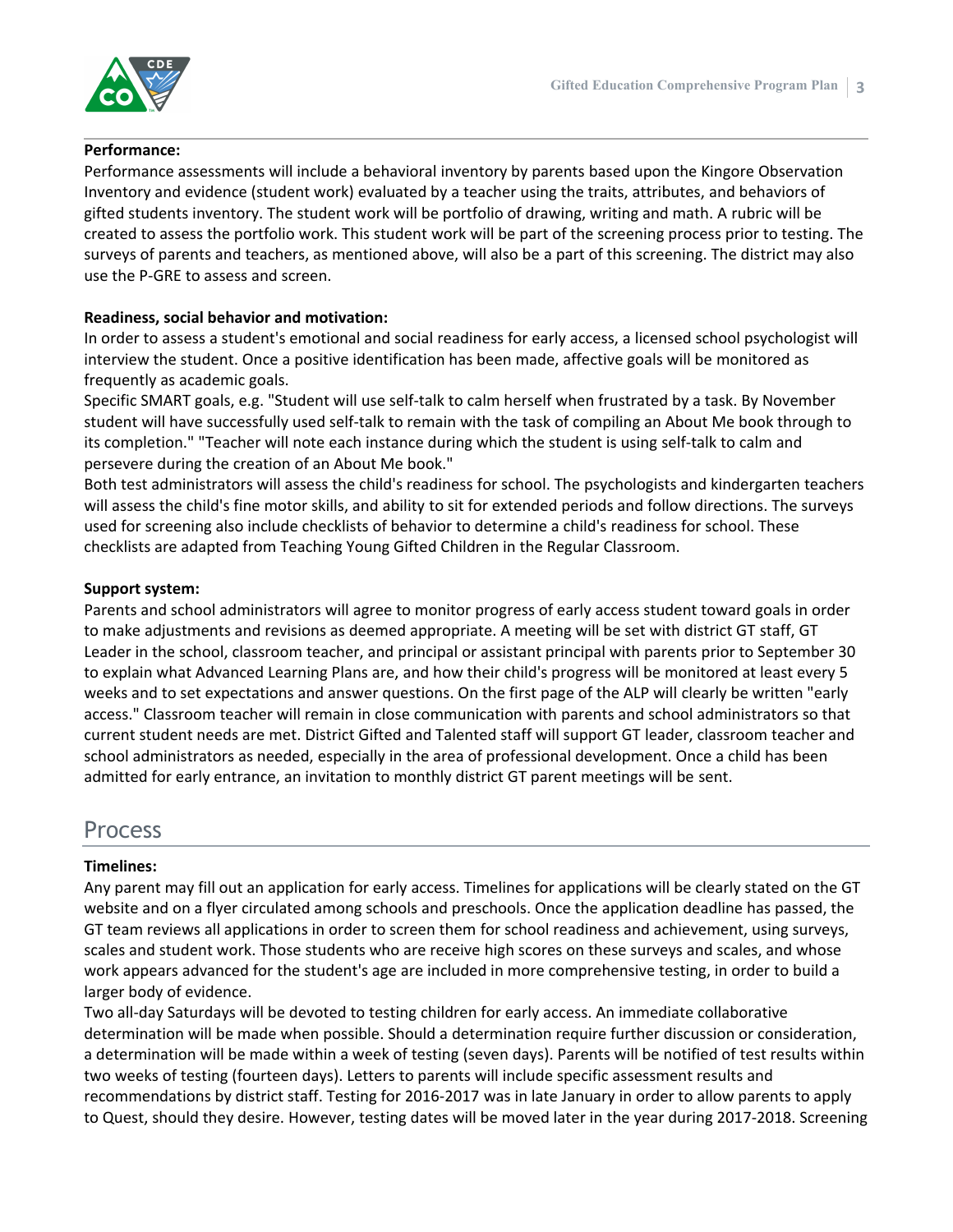will occur the first week of April 2018, and testing in late April with results letters sent in May, prior to the end of the school year. All applications, however, must be submitted by April 1 in order to be considered for the next academic year. If a child has recently moved into the district, at the discretion of district leadership the deadline will be July 1.

Determinations are made and communicated to parents well before the 60-day deadline from the time of the application deadline posted on the website and application . All students who apply for early access are required to be 4 by October 1 in order to be considered for kindergarten, and 5 by the same date for consideration for first grade. Should a child be identified as gifted but not eligible for early access, schools will be notified.

#### **Personnel:**

District Gifted and Talented personnel who will review applications hold endorsements in gifted education and masters degrees in education. The GT Coordinator holds a masters in literacy and GT endorsement, three GT TOSAs all hold masters degrees in education and endorsements in gifted education, with the exception of one TOSA who has her masters degree in gifted education. GT Leaders in buildings receive eight hours of professional development on gifted identification procedures and criteria annually. A licensed school psychologist with specific training in the DAS will administer the Differential Ability Scale and will interview students, and a licensed kindergarten teacher will administer the literacy and math assessments. The transition team will consist of the principal or assistant principal, parent, GT Leader in the school, classroom teacher, and district GT staff.

#### **Evaluation:**

INFORMATION - Information will be disseminated using a variety of communication vehicles to share Early Access procedures with parents, schools and public. Applications will be available at the district's Central Admissions Office and online at the APS Gifted and Talented website. Procedures for submitting applications will be clearly outlined on the website and application. Flyers will also be sent to schools and preschools. APPLICATION AND SCREENING - Students will be screened using surveys adapted from the Kingore Observation Scale and will be filled out by parents and the child's teacher. A rubric score will determine which students move on to full testing. In addition the student portfolio will be submitted that contains drawing, writing and math. District GT staff are the screening committee. District GT may use the GRE as well. Documentation must be provided to verify that the student is 4 by October 1 (for kindergarten) and 5 by October 1 (for first grade). Applications must be submitted by April 1.

TESTING - Students who make the screening cut will be invited to one of two testing dates where a body of evidence will be examined that includes the screening materials. Assessments will include cognitive and affective measures (DAS, readiness as determined by kindergarten teacher and psychologist) and will determine both academic (literacy and math) and behavioral readiness. Students must score in the 97th percentile to qualify for Early Access. The academic readiness tools for 2016-2017 were the BAS and Kathy Richardson math assessments. However, testing during 2017-2018 will be the TEMA-3 and TERA-3. The testing committee will be district GT staff, licensed psychologists, and licensed kindergarten teachers. The district may also use an adaptation of Checklist of My Child's Strengths from Teaching Young Gifted Children in the Regular Classroom. DETERMINATION - This body of evidence will then be used to identify highly gifted children ready for Early Access. Letters to parents stating the results of testing will be sent two weeks after the testing date. A collaborative team of parents, student, teachers, school administrators, GT Leaders in schools and district Gifted and Talented staff will then write an ALP within 30 days of the start of school or by September 30 (whichever is sooner) that will closely monitor student's progress toward goals. Goals will be re-evaluated and revised as needed, but not later than every five weeks. Goals will be in academic and affective areas. The ALP will then be used as a basis for services and will serve as a guide for differentiating, accelerating, etc.

Schools will be informed of students who have qualified as gifted but not qualified for Early Access.